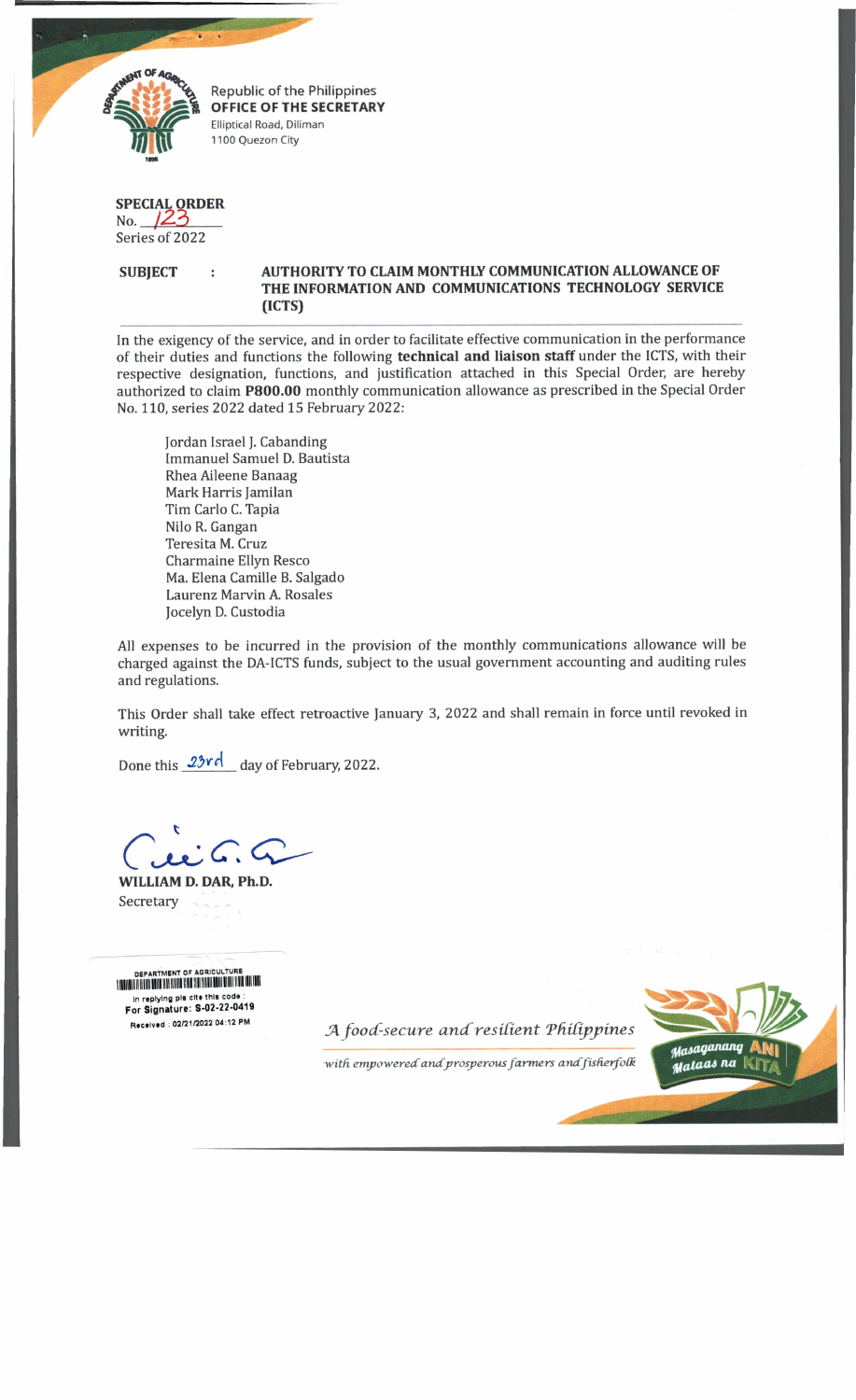| <b>Technical Staff/</b><br><b>Liaison Officer</b>             | Position/<br><b>Designation</b>                                                 | Function/Nature of Work / Justification                                                                                                                                                                                                                                                                                                                                                                                                                                                                                           |  |
|---------------------------------------------------------------|---------------------------------------------------------------------------------|-----------------------------------------------------------------------------------------------------------------------------------------------------------------------------------------------------------------------------------------------------------------------------------------------------------------------------------------------------------------------------------------------------------------------------------------------------------------------------------------------------------------------------------|--|
| <b>Network Operations and Management Division (NOMD)</b>      |                                                                                 |                                                                                                                                                                                                                                                                                                                                                                                                                                                                                                                                   |  |
| Jordan Israel J.<br>Cabanding                                 | <b>Electronics</b> and<br>Communications<br>Equipment<br>Technologist IV (SG17) | As Lead the Network Operation and Management<br>Engineering<br>(NOMD)<br>Facilities<br>and<br>Division's<br>Maintenance Group in-charge of providing technical<br>support in the operations, monitoring and maintenance<br>of DA's ICT infrastructure and resources.                                                                                                                                                                                                                                                              |  |
| <b>Database Management Division (DMD)</b>                     |                                                                                 |                                                                                                                                                                                                                                                                                                                                                                                                                                                                                                                                   |  |
| Immanuel Samuel D.<br><b>Bautista</b>                         | <b>Information Systems</b><br>Analyst II (SG 16)                                | As support staff that handle the database management<br>requirements under the Rice Competitiveness and<br>Enhancement Fund (RCEF), Rice Farmers Financial<br>Assistance(RFFA) and other implemented programs.<br>This entails processing of farmer beneficiaries submitted<br>by RFOs and transfer of files to GFIs (LBP & LBP) via<br>SFTP even beyond office hours. Aside from data<br>processing, constant communication with the RFOs and<br>GFIs is essential to monitor and immediately respond to<br>issues and concerns. |  |
| Rhea Aileene Banaag                                           | <b>Information Systems</b><br>Analyst II (SG 16)                                |                                                                                                                                                                                                                                                                                                                                                                                                                                                                                                                                   |  |
| <b>Systems and Applications Development Division (SysADD)</b> |                                                                                 |                                                                                                                                                                                                                                                                                                                                                                                                                                                                                                                                   |  |
| Mark Harris C. Jamilan                                        | <b>Information Systems</b><br>Analyst II (SG 16)                                | Development and implementation of systems and<br>applications in support of operations.<br>The communication allowance will<br>be used for<br>web-based applications which have features that notify<br>end users with the use of mobile devices. The device is<br>also usually used as a mobile hotspot and tethering in<br>the absence of wifi in the training venues; It will also be<br>used for coordination and communication with end<br>users during the development and implementation of<br>the systems.                |  |
| Tim Carlo C. Tapia                                            | Computer<br>Programmer II (SG 15)                                               |                                                                                                                                                                                                                                                                                                                                                                                                                                                                                                                                   |  |
| Nilo R. Gangan                                                | Computer<br>Programmer II (SG 15)                                               |                                                                                                                                                                                                                                                                                                                                                                                                                                                                                                                                   |  |
| Teresita M. Cruz                                              | Computer<br>Programmer II (SG 15)                                               |                                                                                                                                                                                                                                                                                                                                                                                                                                                                                                                                   |  |
| Charmaine Ellyn Resco                                         | Administrative<br>Assistant III (SG 9)                                          |                                                                                                                                                                                                                                                                                                                                                                                                                                                                                                                                   |  |
| <b>ICT Planning and Standards Division (ICTPSD)</b>           |                                                                                 |                                                                                                                                                                                                                                                                                                                                                                                                                                                                                                                                   |  |
| Ma. Elena Camille B.<br>Salgado                               | <b>Information Systems</b><br>Analyst II (SG 16)                                | Performs highly technical assignments and acts as<br>supervising staff under their respective sections, thus<br>needs to regularly communicate with other staff.<br>Also, responsible for the coordination with other OUs<br>regarding the updates on ICT Projects, proposals, budget<br>utilization as well as in the monitoring and evaluation of                                                                                                                                                                               |  |
| Laurenz Marvin<br>A.Rosales                                   | <b>Information Systems</b><br>Analyst II (SG 16)                                |                                                                                                                                                                                                                                                                                                                                                                                                                                                                                                                                   |  |

 $\label{eq:2.1} \frac{1}{\sqrt{2\pi}}\frac{1}{\sqrt{2\pi}}\left(\frac{1}{\sqrt{2\pi}}\right)^{1/2}$ 

 $\begin{array}{cc} \hat{\mathbf{r}} & \mathbf{r} \\ \hat{\mathbf{r}} & \mathbf{r} \end{array}$ 

 $\overline{t}$